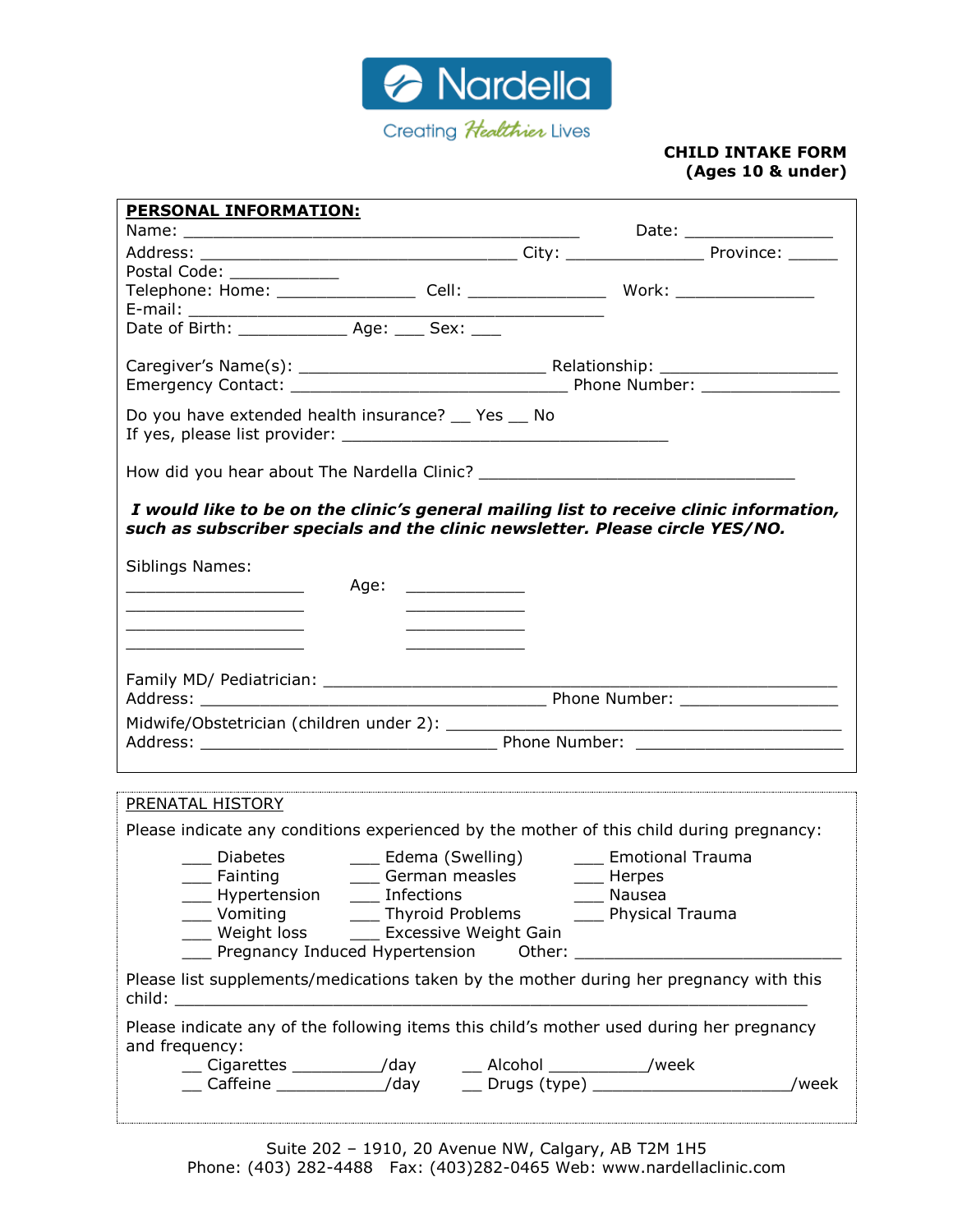

# Creating Healthier Lives

| If yes, please describe:                                                  | Was there any history of a complicated pregnancy before the birth of this child?                                                                                                                                                                                       |  |  |  |  |
|---------------------------------------------------------------------------|------------------------------------------------------------------------------------------------------------------------------------------------------------------------------------------------------------------------------------------------------------------------|--|--|--|--|
| <b>BIRTH HISTORY</b>                                                      |                                                                                                                                                                                                                                                                        |  |  |  |  |
|                                                                           |                                                                                                                                                                                                                                                                        |  |  |  |  |
|                                                                           |                                                                                                                                                                                                                                                                        |  |  |  |  |
| Type of delivery: _____ vaginal _____ C-section ____ Emergency C-section  |                                                                                                                                                                                                                                                                        |  |  |  |  |
|                                                                           | Were there any interventions used during the birth of this child? ____ Yes ____ No                                                                                                                                                                                     |  |  |  |  |
|                                                                           |                                                                                                                                                                                                                                                                        |  |  |  |  |
|                                                                           |                                                                                                                                                                                                                                                                        |  |  |  |  |
|                                                                           | Were any of the following experienced at or soon after this child's birth?                                                                                                                                                                                             |  |  |  |  |
|                                                                           | __ Allergic reactions ____ Birth Defects ____ Colic<br>__ Difficulty Feeding _______ Fevers __________ Failure to Thrive                                                                                                                                               |  |  |  |  |
|                                                                           |                                                                                                                                                                                                                                                                        |  |  |  |  |
|                                                                           | <sup>1</sup> Hypoxia <sup>2</sup> <sup>2</sup> <sup>2</sup> 2013 <sup>2</sup> 2022 <sup>2</sup> 2022  2022  2022  2022  2022  2022  2022  2022  2022  2022  2022  2022  2022  2022  2022  2022  2022  2022  2022  2022  2022  2022  2022  2022  2022  2022  2022  2022 |  |  |  |  |
| _ Unusual Weight Loss _____ Respiratory Difficulties                      |                                                                                                                                                                                                                                                                        |  |  |  |  |
|                                                                           |                                                                                                                                                                                                                                                                        |  |  |  |  |
|                                                                           | What treatments have you tried for these health concerns? ______________________                                                                                                                                                                                       |  |  |  |  |
|                                                                           |                                                                                                                                                                                                                                                                        |  |  |  |  |
| Did this child undergo any of the following interventions?                |                                                                                                                                                                                                                                                                        |  |  |  |  |
|                                                                           | __ Medications ___ __ __ __ Respirator ___ __ _ Surgery                                                                                                                                                                                                                |  |  |  |  |
| __ Billi-Lights _______________ Incubation                                |                                                                                                                                                                                                                                                                        |  |  |  |  |
|                                                                           |                                                                                                                                                                                                                                                                        |  |  |  |  |
| <b>CHILD'S HEALTH HISTORY</b>                                             |                                                                                                                                                                                                                                                                        |  |  |  |  |
| What is your major health concern regarding this child?                   |                                                                                                                                                                                                                                                                        |  |  |  |  |
|                                                                           |                                                                                                                                                                                                                                                                        |  |  |  |  |
| What other concerns do you have?                                          |                                                                                                                                                                                                                                                                        |  |  |  |  |
|                                                                           |                                                                                                                                                                                                                                                                        |  |  |  |  |
|                                                                           |                                                                                                                                                                                                                                                                        |  |  |  |  |
| Does the child sleep during the night?                                    | _____ Number of hours __                                                                                                                                                                                                                                               |  |  |  |  |
|                                                                           | What is the child's napping pattern during the day? _____________________________                                                                                                                                                                                      |  |  |  |  |
|                                                                           |                                                                                                                                                                                                                                                                        |  |  |  |  |
| Does this child have any known allergies? ____<br>If yes, what allergies? |                                                                                                                                                                                                                                                                        |  |  |  |  |
|                                                                           |                                                                                                                                                                                                                                                                        |  |  |  |  |
|                                                                           |                                                                                                                                                                                                                                                                        |  |  |  |  |
|                                                                           |                                                                                                                                                                                                                                                                        |  |  |  |  |
| Has this child ever been hospitalized? ____                               |                                                                                                                                                                                                                                                                        |  |  |  |  |
|                                                                           |                                                                                                                                                                                                                                                                        |  |  |  |  |
|                                                                           | ,我们也不能在这里的时候,我们也不能在这里的时候,我们也不能在这里的时候,我们也不能会不能会不能会不能会不能会不能会不能会。<br>第2012章 我们的时候,我们的时候,我们的时候,我们的时候,我们的时候,我们的时候,我们的时候,我们的时候,我们的时候,我们的时候,我们的时候,我们的时候,我                                                                                                                     |  |  |  |  |
|                                                                           |                                                                                                                                                                                                                                                                        |  |  |  |  |
| Currently:                                                                | Please list any medications or supplements this child is taking or has taken:                                                                                                                                                                                          |  |  |  |  |
| Has Taken:                                                                | <u> 2000 - 2000 - 2000 - 2000 - 2000 - 2000 - 2000 - 2000 - 2000 - 2000 - 2000 - 2000 - 2000 - 2000 - 2000 - 200</u>                                                                                                                                                   |  |  |  |  |
|                                                                           |                                                                                                                                                                                                                                                                        |  |  |  |  |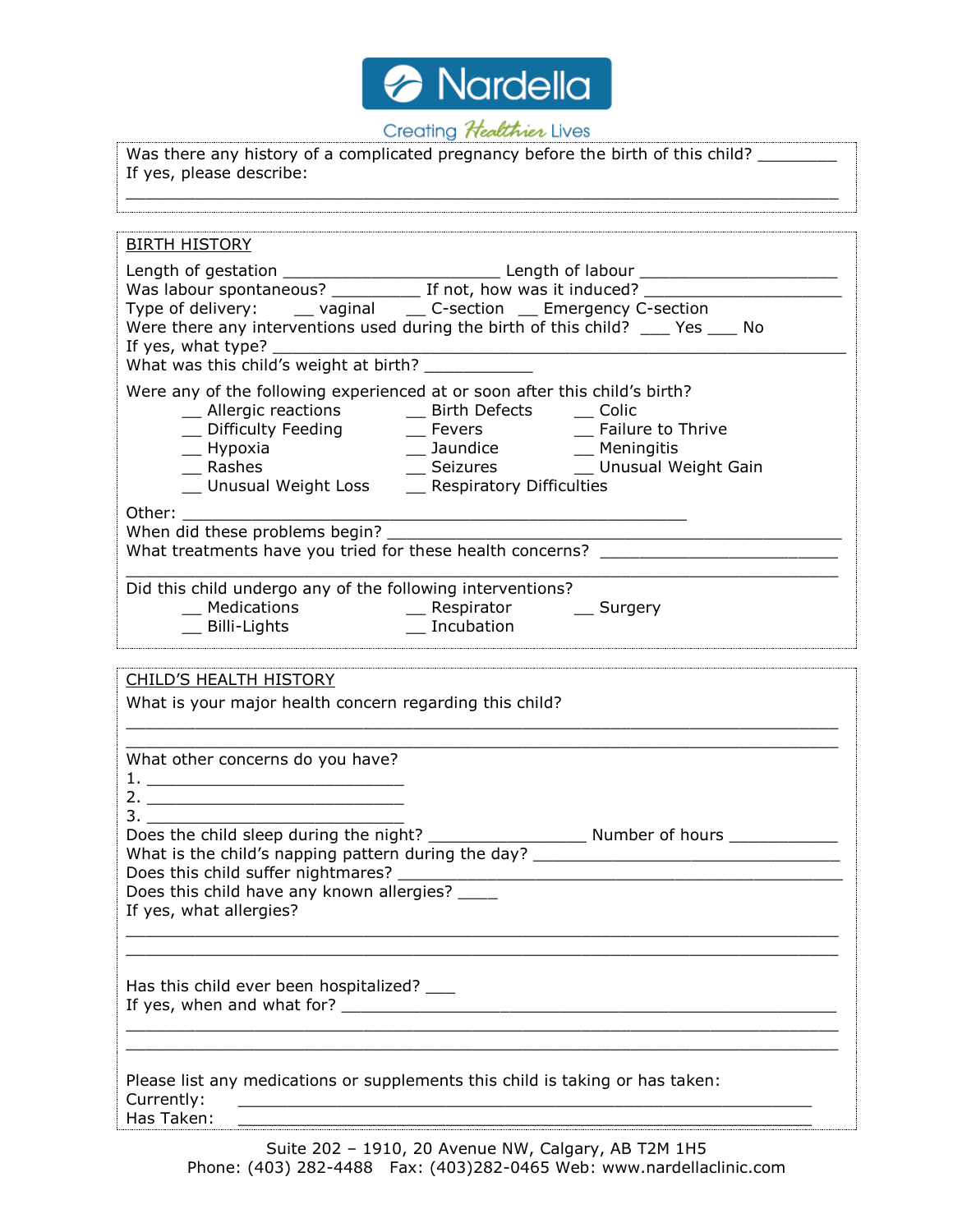*A* Nardella Creating Healthier Lives Please indicate any of the following that pertain to the child: \_\_\_ Allergies \_\_\_ Bed Wetting \_\_\_ Asthma \_\_\_ Bladder Infections \_\_\_ Blood in Urine \_\_\_ Body/ Breath Odour \_\_\_\_ Bronchitis \_\_\_\_\_\_\_ \_\_\_\_\_\_ Burning Urine \_\_\_\_\_\_\_\_ \_\_\_\_\_ Chicken Pox \_\_\_\_ Colds \_\_\_\_ Constipation \_\_\_\_ Cough \_\_\_ Cradle Cap \_\_\_ Croup \_\_\_ Diarrhea \_\_\_\_ Ear Infections \_\_\_\_\_\_\_\_\_ Easy Bleeding \_\_\_\_\_\_\_\_\_\_\_ Easy Bruising \_\_\_\_ Eczema \_\_\_\_ Emotional Trauma \_\_\_\_ Eye Infections \_\_\_ Fatigue \_\_\_ Fever \_\_\_ Fracture \_\_\_ Frequent Urination \_\_\_ Fungal Infections \_\_\_ Gas \_\_\_ Growing Pains \_\_\_ Hair Loss \_\_\_ Hearing Problems \_\_\_\_ Lice \_\_\_\_ Measles \_\_\_\_ Meningitis \_\_\_\_ Mood Changes \_\_\_\_ Mumps \_\_\_\_ Nausea \_\_\_\_ Nervousness \_\_\_\_ Night Sweats \_\_\_\_ Nose Bleeds Please indicate any of the following that applies: \_\_ Pneumonia \_\_ Physical Trauma \_\_ Rash \_\_ Rheumatic Fever \_\_\_ Rubella \_\_\_ Scarlet Fever  $\_\$  Seizures  $\_\_\_$  Sleeping Problems  $\_\_\_$  Sore Throat \_\_ Stomach Flu \_\_ Strep Throat \_\_ Tonsillitis \_\_ Unusual Fears \_\_ Vision Problems \_\_ Vomiting \_\_ Walking difficulties \_\_ Crawling Difficulties \_\_ Whooping Cough FAMILY HISTORY Mother's age at time of child's conception \_\_\_\_\_\_\_\_\_\_\_\_\_

Father's age at time of child's conception \_\_\_\_\_\_\_\_\_\_ Describe mother's health at time of child's conception Describe father's health at time of child's conception Please mark a check by any of the following that pertain to the child's immediate family: \_\_\_\_ Allergies \_\_\_\_ Arthritis \_\_\_\_ Asthma \_\_\_ Autoimmune Disease \_\_\_ Birth Defects \_\_\_ Bleeding disorders \_\_\_ Cancer \_\_\_ Hearing loss \_\_\_ Depression \_\_\_ Diabetes \_\_\_ Eczema \_\_\_ Heart Disease \_\_\_\_ Hepatitis \_\_\_\_ Herpes \_\_\_\_ HIV or AIDS \_\_\_ Hypertension \_\_\_ Kidney Disease \_\_\_ Mental Illness \_\_\_\_ Peptic Ulcer \_\_\_\_ Thyroid Disease \_\_\_\_ Tuberculosis \_\_\_ Visual Problems

Other: \_\_\_\_\_\_\_\_\_\_\_\_\_\_\_\_\_\_\_\_\_\_\_\_\_\_\_\_\_\_\_\_\_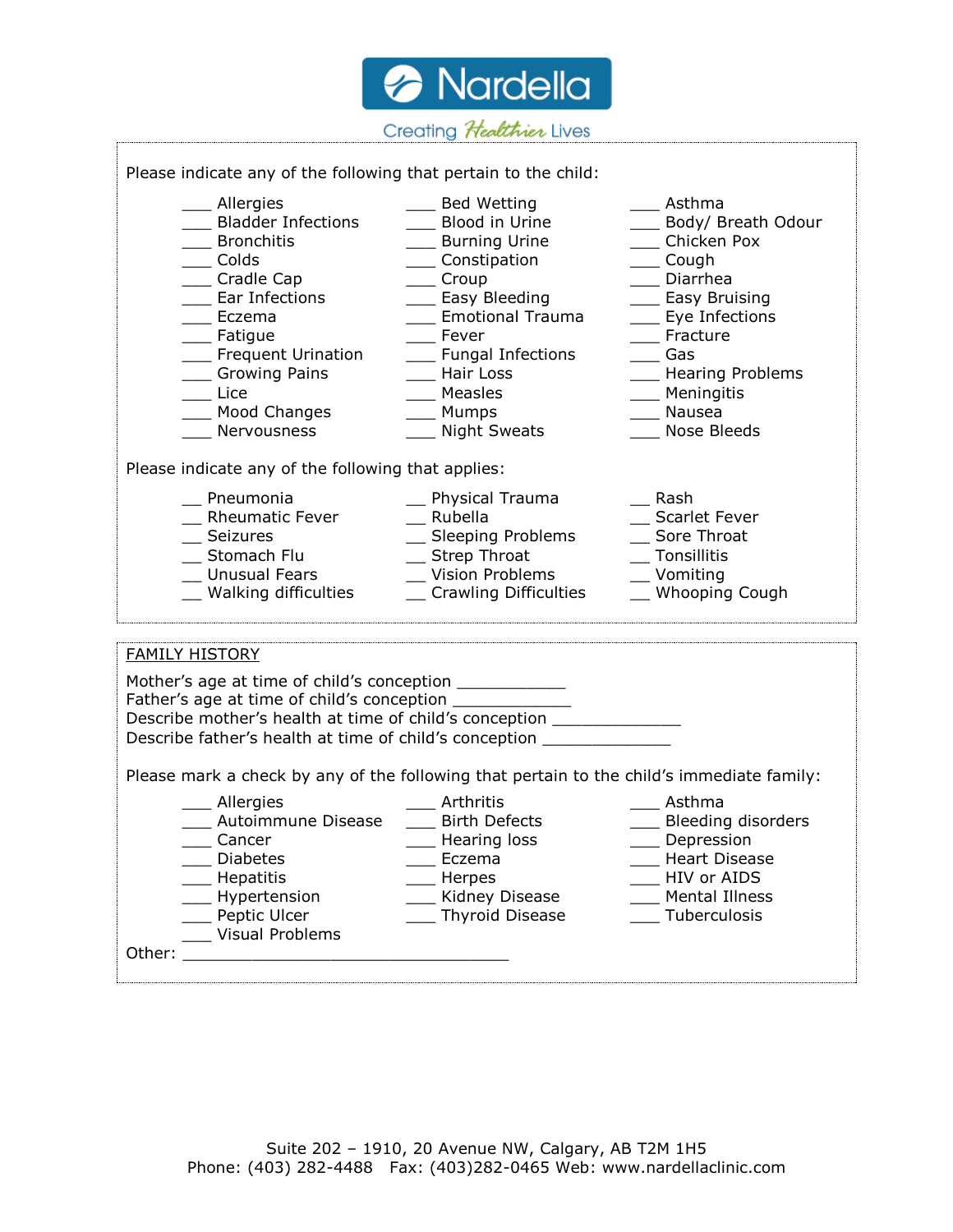

## Creating Healthier Lives

| <b>SOCIAL HISTORY</b>                                                                                                                                                                                                                          |                                                                 |                                                                                               |  |  |  |  |  |
|------------------------------------------------------------------------------------------------------------------------------------------------------------------------------------------------------------------------------------------------|-----------------------------------------------------------------|-----------------------------------------------------------------------------------------------|--|--|--|--|--|
|                                                                                                                                                                                                                                                |                                                                 |                                                                                               |  |  |  |  |  |
| Describe this child's interaction with others __________________________________<br>Has this child experienced any emotional trauma? _______________________________                                                                           |                                                                 |                                                                                               |  |  |  |  |  |
|                                                                                                                                                                                                                                                |                                                                 |                                                                                               |  |  |  |  |  |
| How does this child express his or her emotions? ________________________________                                                                                                                                                              |                                                                 |                                                                                               |  |  |  |  |  |
|                                                                                                                                                                                                                                                |                                                                 |                                                                                               |  |  |  |  |  |
| yes, please describe:                                                                                                                                                                                                                          |                                                                 | Have you ever noticed any behavioral problems with this child at school/daycare/sitters? If   |  |  |  |  |  |
|                                                                                                                                                                                                                                                |                                                                 |                                                                                               |  |  |  |  |  |
|                                                                                                                                                                                                                                                |                                                                 | Does this child take part in any extracurricular activities? _______ If yes, please describe: |  |  |  |  |  |
|                                                                                                                                                                                                                                                |                                                                 |                                                                                               |  |  |  |  |  |
| <b>IMMUNIZATION HISTORY</b>                                                                                                                                                                                                                    |                                                                 |                                                                                               |  |  |  |  |  |
| Please indicate approximate dates where relevant:                                                                                                                                                                                              |                                                                 |                                                                                               |  |  |  |  |  |
| Measles ____________                                                                                                                                                                                                                           | Mumps ______________                                            | Rubella ______________                                                                        |  |  |  |  |  |
| Polio                                                                                                                                                                                                                                          | Small Pox __________                                            |                                                                                               |  |  |  |  |  |
| Hepatitis_____________<br>Pertussis___________                                                                                                                                                                                                 | Chicken Pox_________<br>Tetanus_____________                    | Diphtheria___________                                                                         |  |  |  |  |  |
| Please indicate any of the following adverse or odd reactions that this child may have<br>experienced after receiving his/her immunizations:<br>__ Swelling<br>____ Mood Changes<br>Lacken Excessive Crying Camera Lacken Pain<br>___ Vomiting | ____ Joint Pain _______ Limping<br>_______ Rash<br>___ Insomnia | __ Fever<br>____ Loss of Appetite                                                             |  |  |  |  |  |
|                                                                                                                                                                                                                                                |                                                                 |                                                                                               |  |  |  |  |  |
|                                                                                                                                                                                                                                                |                                                                 |                                                                                               |  |  |  |  |  |
| NUTRITIONAL HISTORY                                                                                                                                                                                                                            |                                                                 |                                                                                               |  |  |  |  |  |
| Was this child breastfed?                                                                                                                                                                                                                      | $\_$ If yes, for how long? $\_$                                 |                                                                                               |  |  |  |  |  |
| If no, please indicate what food and brand was used ____<br>Excluding water and breast milk, what was the first liquid introduced to this child?                                                                                               |                                                                 |                                                                                               |  |  |  |  |  |
| Please list solid food items in the order they were introduced to this child:                                                                                                                                                                  |                                                                 |                                                                                               |  |  |  |  |  |
| Age of Introduction<br>Food                                                                                                                                                                                                                    |                                                                 |                                                                                               |  |  |  |  |  |
|                                                                                                                                                                                                                                                |                                                                 |                                                                                               |  |  |  |  |  |
|                                                                                                                                                                                                                                                |                                                                 |                                                                                               |  |  |  |  |  |
|                                                                                                                                                                                                                                                |                                                                 |                                                                                               |  |  |  |  |  |
|                                                                                                                                                                                                                                                |                                                                 |                                                                                               |  |  |  |  |  |
| Were any adverse reactions to these above foods or any other foods noticed?<br>If yes, what were these foods?                                                                                                                                  |                                                                 |                                                                                               |  |  |  |  |  |

 $\overline{\phantom{a}}$  , and the set of the set of the set of the set of the set of the set of the set of the set of the set of the set of the set of the set of the set of the set of the set of the set of the set of the set of the s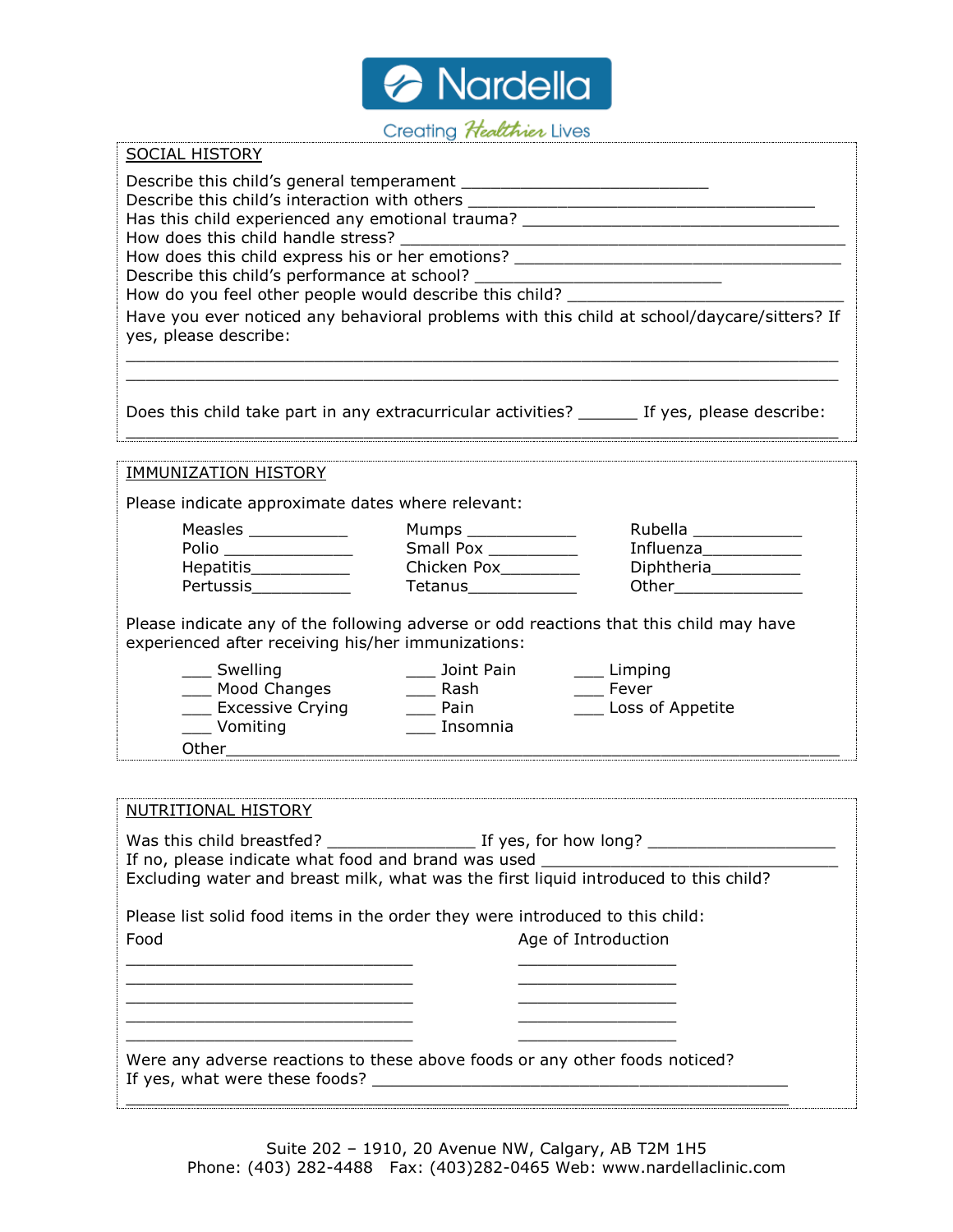

## Creating Healthier Lives

| Does this child have any dietary restrictions? (ex: Religious, vegan, vegetarian)                                             |  |  |  |  |
|-------------------------------------------------------------------------------------------------------------------------------|--|--|--|--|
|                                                                                                                               |  |  |  |  |
| HOME ENVIRONMENT                                                                                                              |  |  |  |  |
| How many people live in the same home as this child?<br>Is the child exposed to any of the following at home: Smoking<br>Pets |  |  |  |  |
| How old is the home this child lives in?<br>Describe the emotional environment in which this child lives?                     |  |  |  |  |
| Please add any additional information you feel would be helpful regarding this child.                                         |  |  |  |  |
|                                                                                                                               |  |  |  |  |